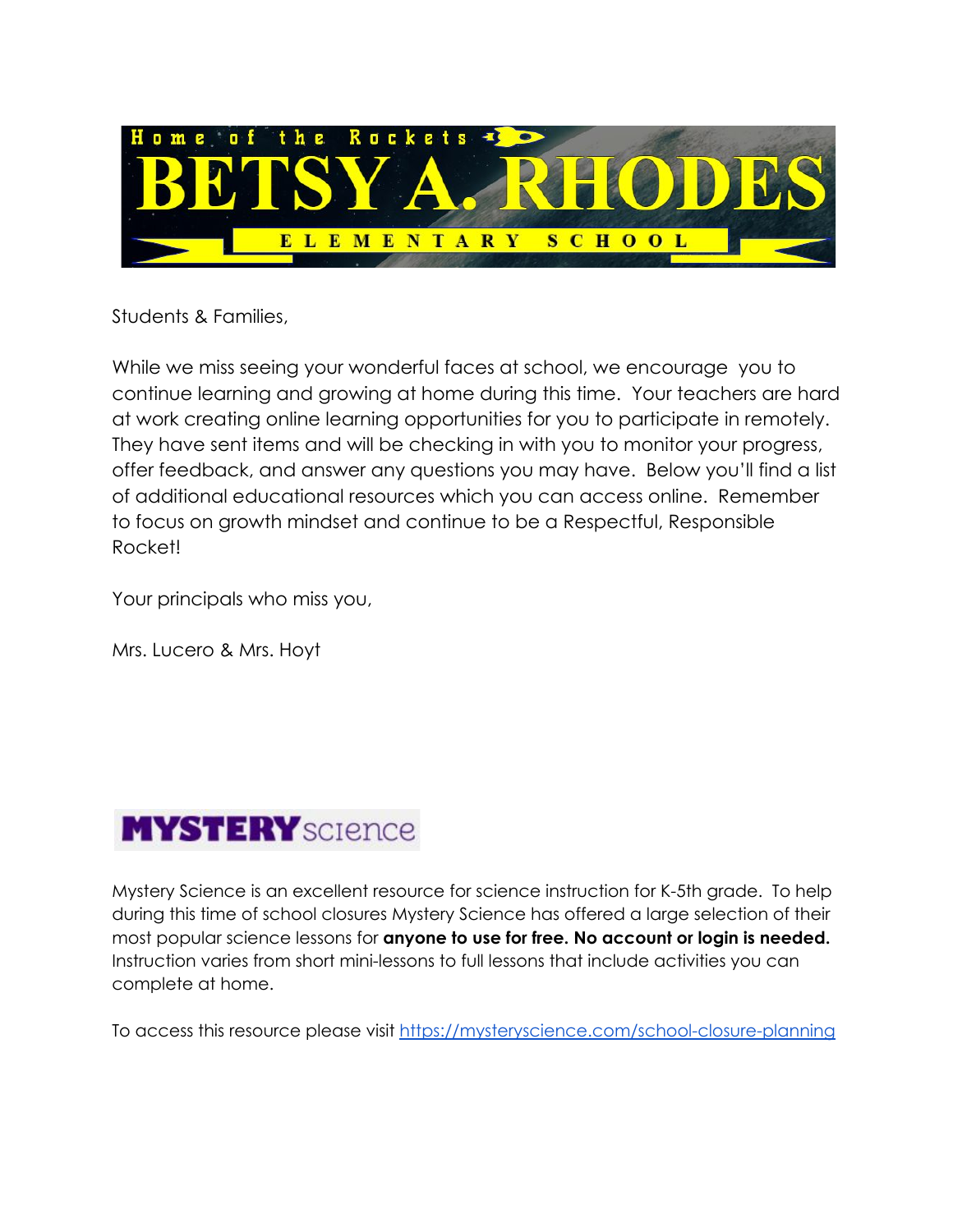

For Children in Preschool Through 2nd Grade www.ABCmouse.com/redeem

## **ADVENTURE ACADEMY™**

For Children in 3rd Through 8th Grade www.AdventureAcademy.com/redeem

# Readingl**e**.

For Children in Preschool Through 6th Grade www.ReadingIQ.com/redeem (Internet access is not needed after ReadingIQ is downloaded.)

The Age of Learning company has offered schools affected by recent closures free at-home access to their online learning programs ABCmouse, Adventure Academy, and ReadingIQ. All three programs can be used on computers, tablets, and smartphones, and you can add up to three children per account! Please click the link for information on how to redeem this offer.

[https://www.ageoflearning.com/school\\_closure\\_pdf/ParentLetter\\_AofL\\_SCHOOL5651.p](https://www.ageoflearning.com/school_closure_pdf/ParentLetter_AofL_SCHOOL5651.pdf) [df](https://www.ageoflearning.com/school_closure_pdf/ParentLetter_AofL_SCHOOL5651.pdf)

#### **BOOSTER THON**

BoosterThon is a great resource for families to engage in character-building and growth mindset conversations. There are 75+ streaming videos with character topics and fitness exercises to try.

Even though we are learning from home, you can still encourage your student to be a respectful, responsible rocket. This content is free to use. You can easily register at [Boosterthoncharacter.com](https://sl.boosterthon.com/t/11020/c/5df5bc14-57ea-48ce-8170-956755288f57/NB2HI4DTHIXS6YTPN5ZXIZLSORUG63TDNBQXEYLDORSXELTDN5WQ====/boosterthoncharacter-com) Access Code: **AtHome .**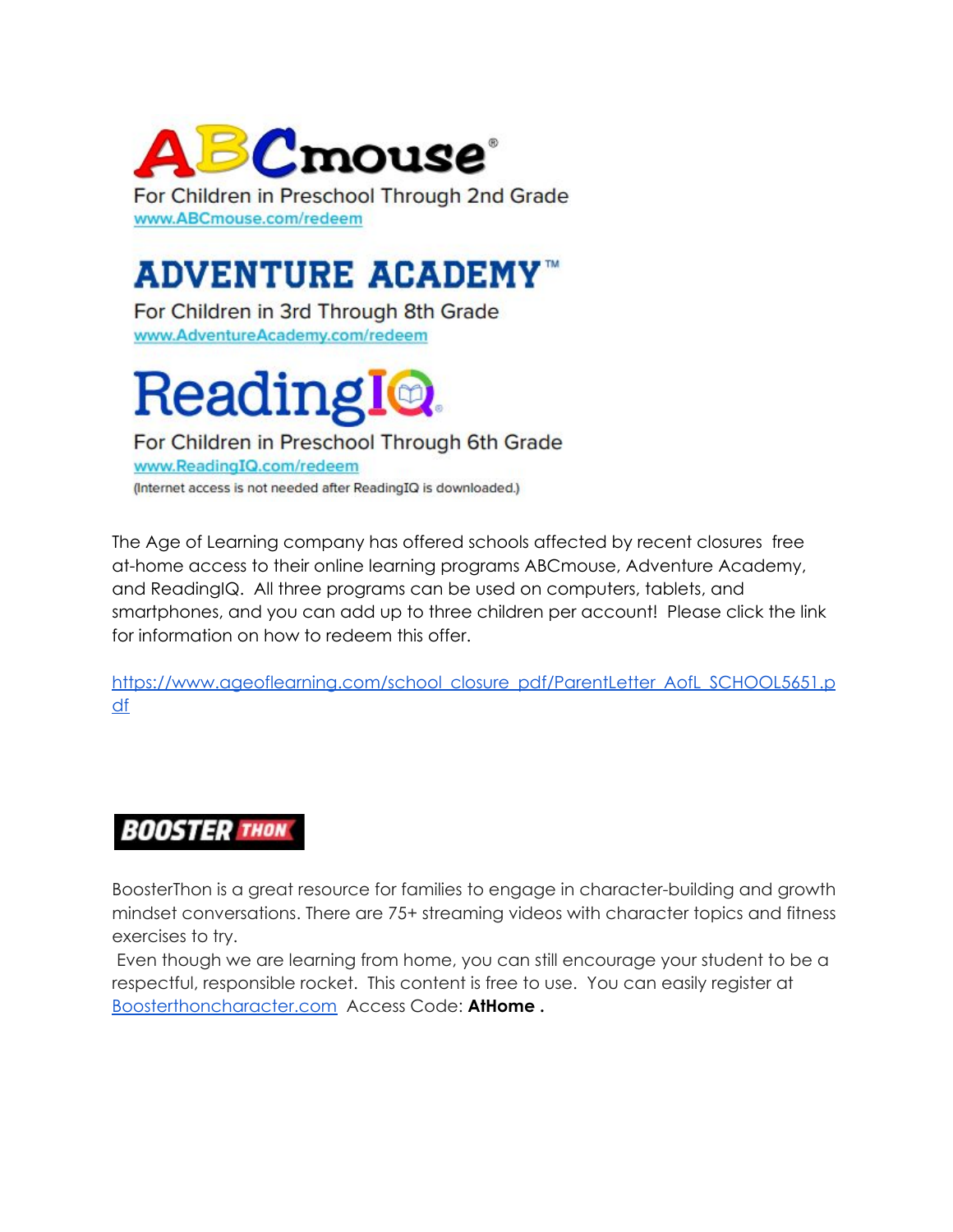

BrainPop is an animated educational site for kids, offering videos and educational content for Science, Social Studies, English, Math, Arts & Music, Health, and Technology. BrainPop also offers a junior version for grades K-3 and BrainPop ELL for english language learners. A Rhodes school account has been created, giving our students free access to this resource. Visit [https://www.brainpop.com/,](https://www.brainpop.com/) click the Log In button and enter username: betsyrhodes1, password: rockets2020 .

#### **GoNógdie**

For physical fitness activities that you can do in your home, check out Go Noodle! They have a lot of video selections and games for students to play from your living room.

<https://family.gonoodle.com/>



For science and social studies content check out National Geographic Kids. This site has a wide selection of videos, articles, and games with an educational focus.

<https://kids.nationalgeographic.com/>